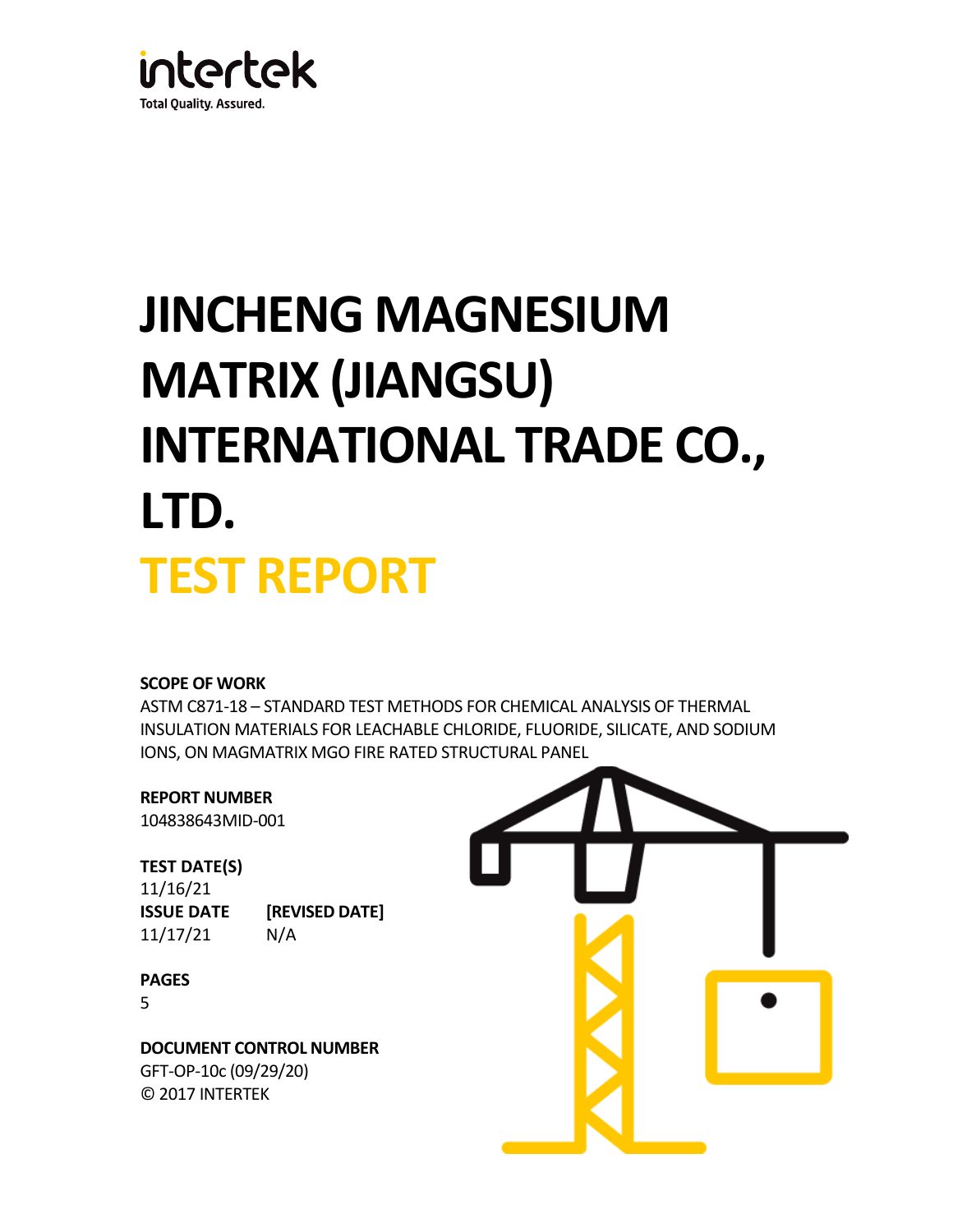

# **TEST REPORT FOR JINCHENG MAGNESIUM MATRIX (JIANGSU) INTERNATIONAL TRADE CO., LTD.**

Report No.: 104838643MID-001 Date: 11/17/21

## **REPORT ISSUED TO**

**JINCHENG MAGNESIUM MATRIX (JIANGSU) INTERNATIONAL TRADE CO., LTD.** No. 9 Daiwang Road of High Tech Industrial Zone Dongcheng, Taixing City, Jiangsu Province China

## **SECTION 1**

## **SCOPE**

Intertek Testing Services NA, Inc. dba Intertek Building & Construction (B&C) was contracted by Jincheng Magnesium Matrix (JiangSu) International Trade Co., Ltd., No. 9 Daiwang Road of High Tech Industrial Zone Dongcheng, Taixing City, Jiangsu Province, China, to perform testing in accordance with ASTM C871-18, *Standard Test Methods for Chemical Analysis of Thermal Insulation Materials for Leachable Chloride, Fluoride, Silicate and Sodium Ions*, on their MagMatrix MgO Fire Rated Structural Panel. Results obtained are tested values and were secured by using the designated test method(s). Testing was conducted at Intertek Testing Services NA, Inc. test facility in Middleton, WI.

Unless differently required, Intertek reports apply the "Simple Acceptance" rule also called "Shared Risk approach," of ILAC-G8:09/2019, Guidelines on Decision Rules and Statements of Conformity.

Intertek B&C will service this report for the entire test record retention period. The test record retention period ends four years after the test date. Test records, such as detailed drawings, datasheets, representative samples of test specimens (where required by Certification or Accreditation bodies), or other pertinent project documentation, will be retained for the entire test record retention period.

| For INTERTEK B&C:    |                          |                     |                              |  |  |
|----------------------|--------------------------|---------------------|------------------------------|--|--|
| <b>COMPLETED BY:</b> | Nicholas Hampel          | <b>REVIEWED BY:</b> | Mark Crawford                |  |  |
| <b>TITLE:</b>        | Associate Engineer - B&C | <b>TITLE:</b>       | <b>Engineering Team Lead</b> |  |  |
| <b>SIGNATURE:</b>    |                          | <b>SIGNATURE:</b>   |                              |  |  |
| DATE:                | 11/17/21                 | DATE:               | 11/17/21                     |  |  |

This report is for the exclusive use of Intertek's Client and is provided pursuant to the agreement between Intertek and its Client. Intertek's responsibility and liability are limited to the terms and conditions of the agreement. Intertek assumes no liability to any party, other than to the Client in accordance with the agreement, for any loss, expense or damage occasioned by the use of this report. Only the Client is authorized to permit copying or distribution of this report and then only in its entirety. Any use of the Intertek name or one of its marks for the sale or advertisement of the tested material, product or service must first be approved in writing by Intertek. The observations and test results in this report are relevant only to the sample(s) tested. This report by itself does not imply that the material, product, or service is or has ever been under an Intertek certification program.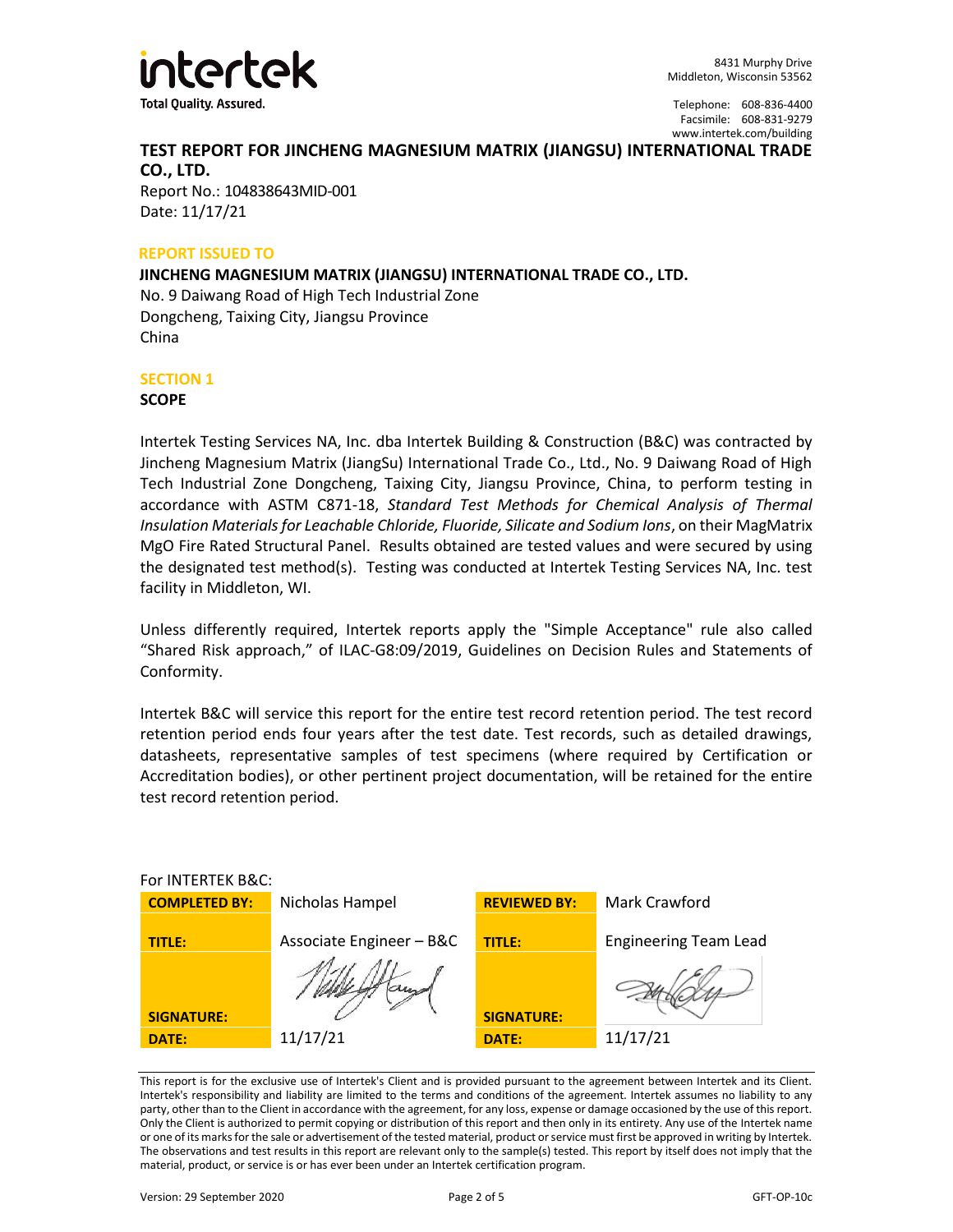

# **TEST REPORT FOR JINCHENG MAGNESIUM MATRIX (JIANGSU) INTERNATIONAL TRADE CO., LTD.**

Report No.: 104838643MID-001 Date: 11/17/21

## **SECTION 2**

#### **SUMMARY OF TEST RESULTS**

The chloride, fluoride, silicate and sodium content of insulation was found to be 562.55, 1.51, 6.50 and 1025.08 µg/g respectively.

## **SECTION 3**

#### **TEST METHOD(S)**

The specimen was evaluated in accordance with the following:

**ASTM C871-2018***, Standard Test Methods for Chemical Analysis of Thermal Insulation Materials for Leachable Chloride, Fluoride, Silicate and Sodium Ions,* ASTM International

#### **SECTION 4**

## **MATERIAL SOURCE/INSTALLATION**

Test samples were provided by the client. The results outlined in this report apply to the sample as received. The test samples were received by the test facility on October 6, 2021 as verified by receiving number MID2110061555-001.

## **SECTION 5**

#### **EQUIPMENT**

| <b>EQUIPMENT</b>                                       |                                             |                         |            |  |  |
|--------------------------------------------------------|---------------------------------------------|-------------------------|------------|--|--|
| <b>DESCRIPTION - ASSET #:</b>                          | Spectrophotometer - 1118<br>VBU:            |                         | 11/16/2021 |  |  |
| <b>DESCRIPTION - ASSET #:</b>                          | Titrando - 1154                             | 11/16/2021<br>VBU:      |            |  |  |
| <b>DESCRIPTION - ASSET #:</b>                          | Balance - 1396<br><b>CALIBRATION DUE:</b>   |                         | 4/6/2022   |  |  |
| <b>DESCRIPTION - ASSET #:</b><br>Pipetter P1000 - 1128 |                                             | <b>CALIBRATION DUE:</b> | 10/25/2022 |  |  |
| <b>DESCRIPTION - ASSET #:</b>                          | Pipetter P100 - 1192                        | <b>CALIBRATION DUE:</b> | 10/25/2022 |  |  |
| <b>DESCRIPTION - ASSET #:</b>                          | Room Temp/Humidity<br><b>Monitor - 1455</b> | <b>CALIBRATION DUE:</b> | 4/12/2022  |  |  |
| <b>DESCRIPTION - ASSET #:</b>                          | Cond. Temp/Humidity<br>Monitor - 1451       | <b>CALIBRATION DUE:</b> | 2/17/2022  |  |  |

#### **SECTION 6**

## **LIST OF OFFICIAL OBSERVERS**

| <b>NAME</b>     | <b>COMPANY</b> |
|-----------------|----------------|
| Nicholas Hampel | Intertek B&C   |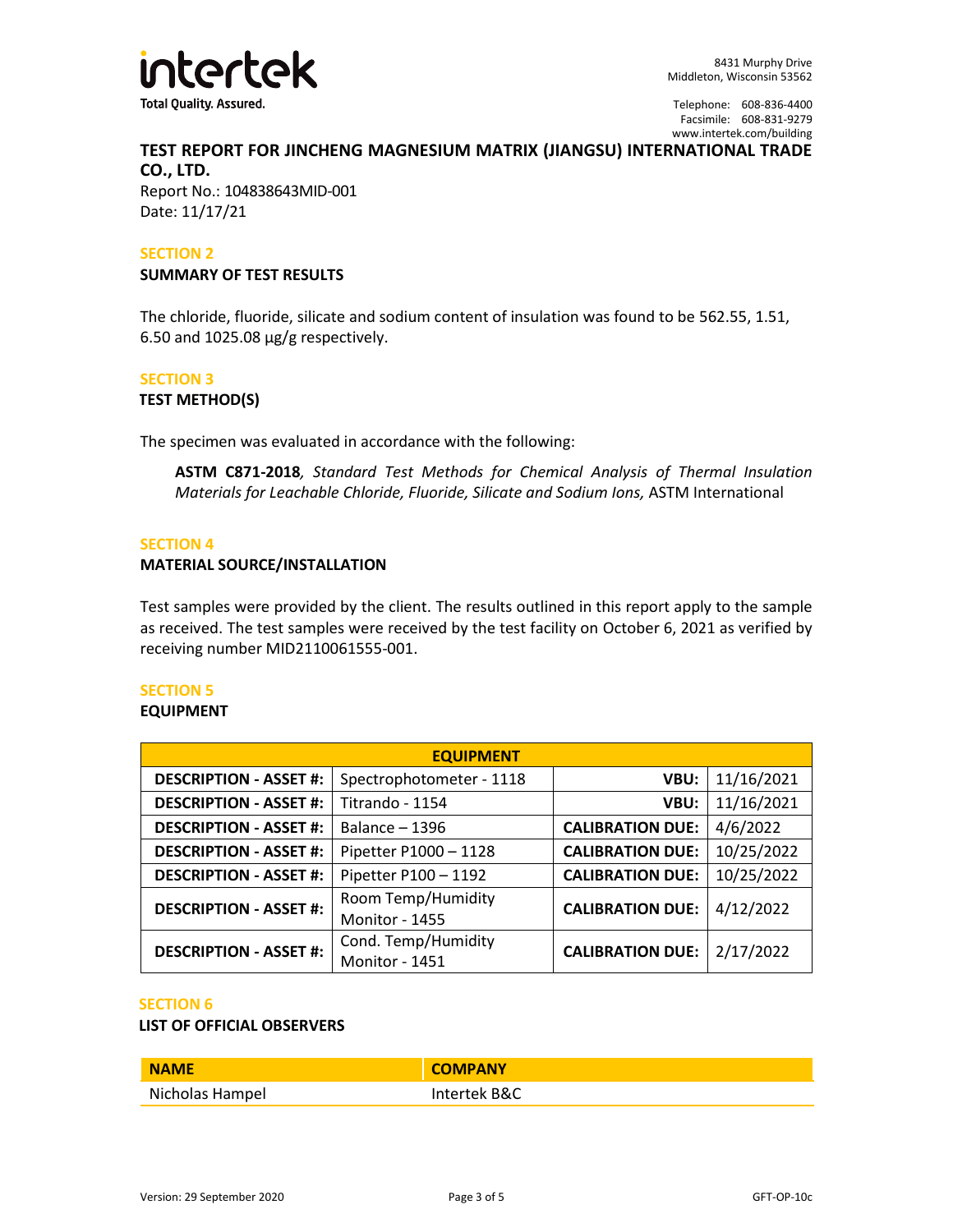

# **TEST REPORT FOR JINCHENG MAGNESIUM MATRIX (JIANGSU) INTERNATIONAL TRADE CO., LTD.**

Report No.: 104838643MID-001 Date: 11/17/21

# **SECTION 7**

## **TEST PROCEDURE**

In accordance with ASTM C871 test methods, the sample was analyzed using the following devices. Fluoride Ion Selective Electrode, Chloride Ion Selective Electrode and Sodium Ion Selective Electrode, each manufactured by Van London Co.; Touch Control, 835 Titrando, 801 Stirrer manufactured by Metrohm USA Inc.; 8453 UV-Visible Spectrophotometer manufactured by Agilent Technologies. The purpose of this testing was to obtain unknown concentration quantities of fluoride, chloride, sodium and silicate in the sample.

The sample extraction technique was performed as follows: the sample was crushed to form a powder and the reinforcing fibers were cut to small pieces which were then utilized to make a 20.0 gram sample. This was then blended in approximately 300 mL of distilled water, quantitatively transferred to a tared borosilicate beaker and heated to boiling and maintained for 30 minutes. The mixture was cooled to room temperature in an ice bath and then brought up to a 520.0 gram mixture of the sample and distilled water. The mixture was then stirred and vacuum filtered through a 0.45µm filter, producing a filtrate to be analyzed for the concentration of fluoride, chloride, sodium and silicate according to section 10 of ASTM C871. Fluoride, chloride and sodium were analyzed via use of calibrated ion selective electrodes. Silicate was analyzed utilizing the colorimetric method as outlined in section 10.3.2 in ASTM C871.

## **SECTION 8**

# **TEST CALCULATIONS**

Calculations were performed in accordance with section 11 of ASTM C871-18.

## **SECTION 9**

## **TEST SPECIMEN DESCRIPTION**

The sample MagMatrix MgO Fire Rated Structural Panel is a white fiber-reinforced magnesium oxide board. Sample was conditioned a minimum of 24 hours at  $23\pm2\degree$ C and  $50\pm10\%$  relative humidity.